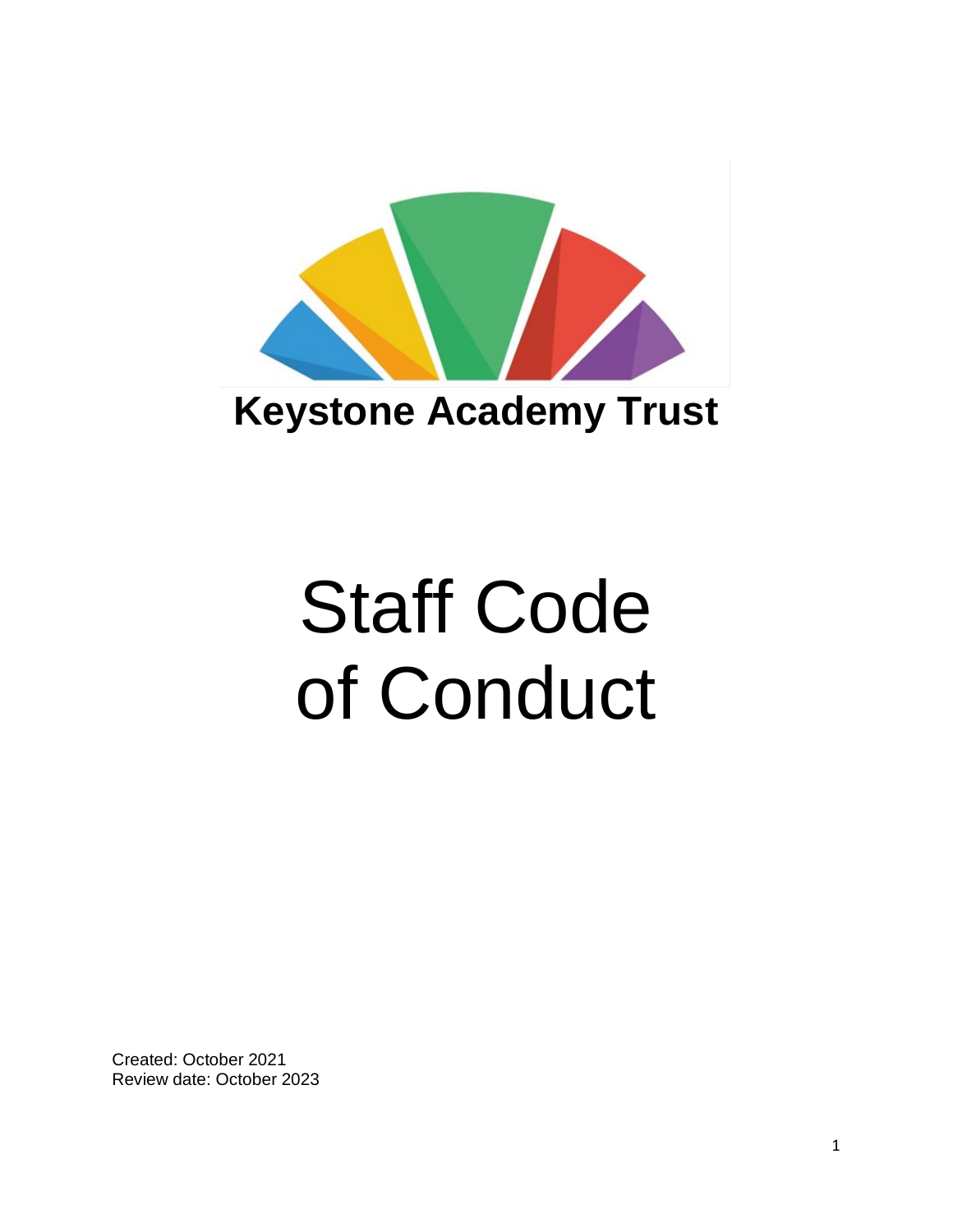### **Contents:**

- 1. Aims, scope and principles
- 2. Legislation and guidance
- 3. General obligations
- 4. Safeguarding
- 5. Staff/pupil relationships
- 6. Communication and social media
- 7. Acceptable use of technology
- 8. Confidentiality
- 9. Honesty and integrity
- 10. Dress code
- 11. Conduct outside of work
- 12. Links with other policies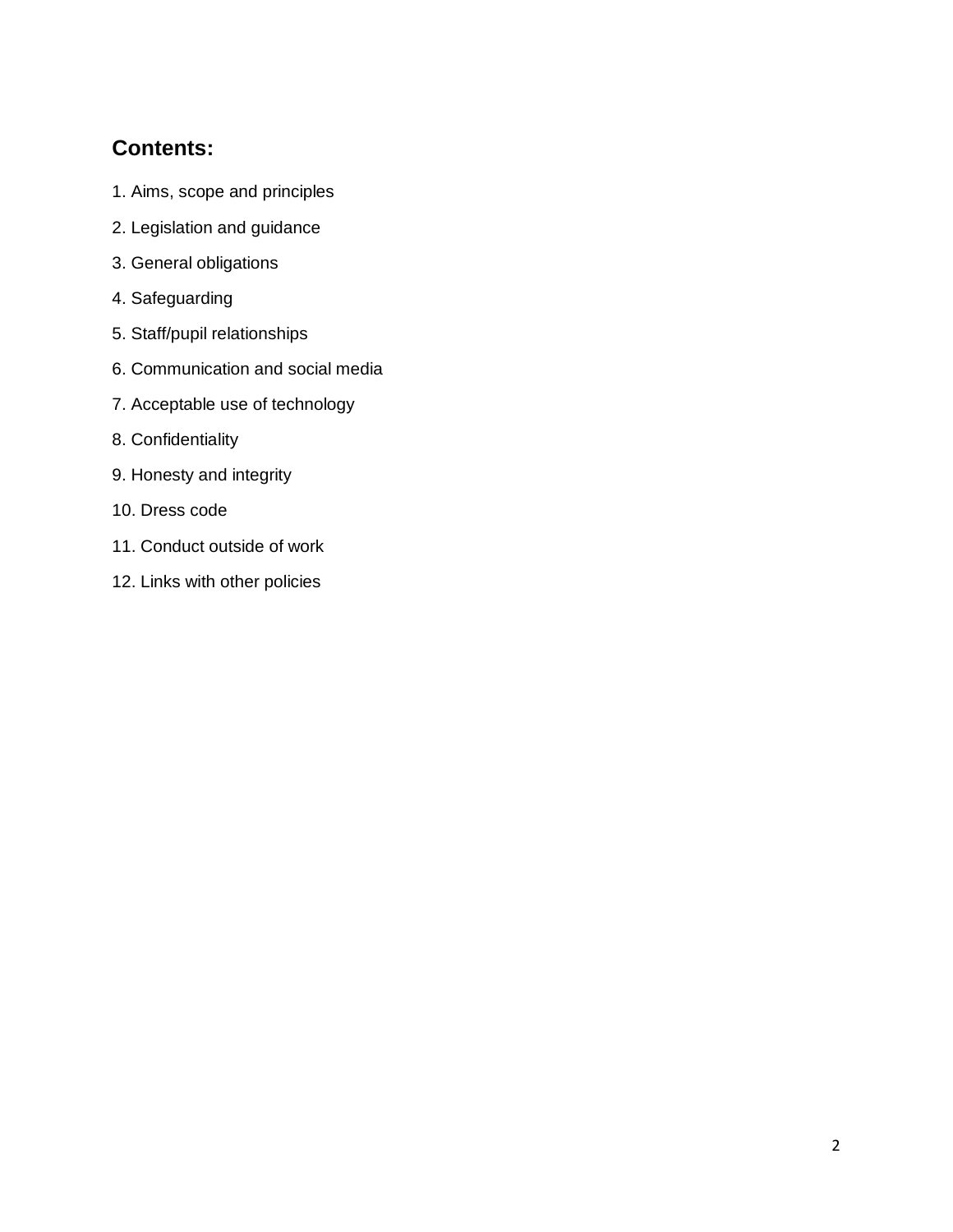#### **Our Vision**

#### **Forging Stronger Futures For All**

#### **Our Mission Statement**

Our vision is to instil the expectation of high performance and academic achievement through offering a rich and exciting curriculum, affording the opportunity for children to shine and ignite their passion for learning.

Within Keystone Academy Trust we will celebrate each school's uniqueness whilst working collaboratively.

Through a promise to all, we will provide opportunities for personal growth, helping everybody to feel safe, special and respected.

Through supportive teachers, great learning spaces and sensible leaders, we will enable everyone to become the best version of themselves.

We will embrace collaboration, seek challenge and develop innovative practice to secure excellent outcomes and strong career pathways so that children and staff are resilient and equipped to face the challenges that the future will bring.

#### **1. Aims, scope and principles**

This policy aims to set and maintain standards of conduct that we expect all staff to follow.

By creating this policy, we aim to ensure our school is an environment where everyone is safe, happy and treated with respect.

Many of the principles in this code of conduct are based on the [Teachers' Standards](https://www.gov.uk/government/uploads/system/uploads/attachment_data/file/301107/Teachers__Standards.pdf) but these principles apply to all staff.

School staff have an influential position in the school, and will act as role models for pupils by consistently demonstrating high standards of behaviour.

We expect that all teachers will act in accordance with the personal and professional behaviours set out in the Teachers' Standards.

We expect all staff, governors and volunteers to also act with personal and professional integrity, respecting the safety and wellbeing of others.

Failure to follow the code of conduct may result in disciplinary action being taken, as set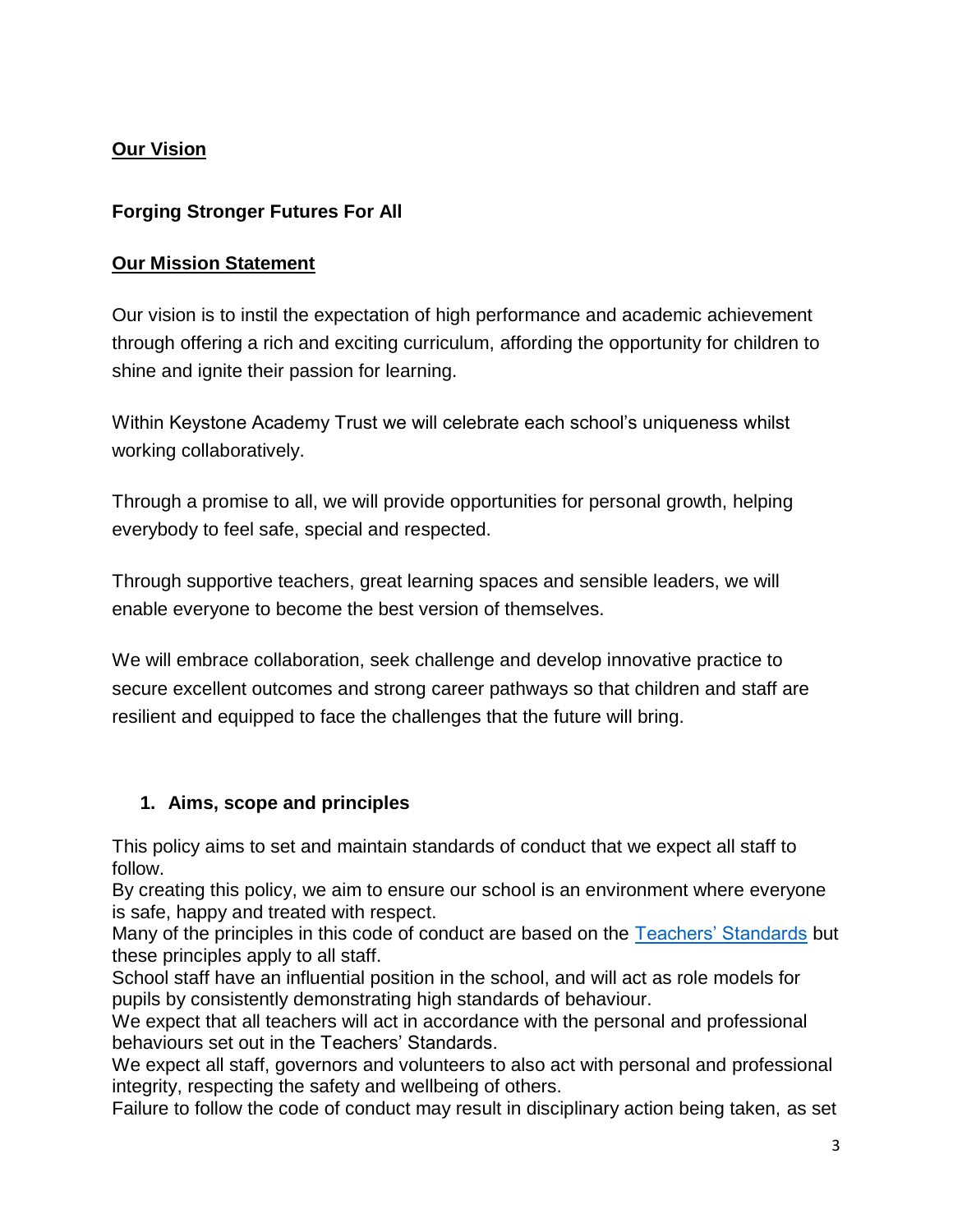out in our staff disciplinary procedures.

Please note that this code of conduct is not exhaustive. If situations arise that are not covered by this code, staff will use their professional judgement and act in the best interests of the school and its pupils.

#### **2. Legislation and guidance**

In line with the statutory safeguarding guidance ['Keeping Children Safe in Education',](https://www.gov.uk/government/publications/keeping-children-safe-in-education--2) this covers acceptable use of technologies, staff/pupil relationships and communications, including the use of social media.

This policy also complies with our Funding Agreement and Articles of Association.

#### **3. General obligations**

Staff set an example to pupils. They will:

- Maintain high standards in their attendance and punctuality
- Sign in and Out of the building re fire regulations
- Wear their security badge
- Never use offensive language in school
- Treat pupils and others with dignity and respect
- Show tolerance and respect for the rights of others
- Not undermine fundamental British values, including democracy, the rule of law, individual liberty and mutual respect, and tolerance of those with different faiths and beliefs
- Express personal beliefs in a way that will not overly influence pupils, and will not exploit pupils' vulnerability or might lead them to break the law
- Understand the statutory frameworks they must act within
- Adhere to the Teachers' Standards (teachers)

#### **4. Safeguarding**

Staff have a duty to safeguard pupils from harm, and to report any concerns they have. This includes physical, emotional and sexual abuse, or neglect.

Staff will familiarise themselves with our safeguarding policy and procedures and the Prevent initiative, and ensure they are aware of the processes to follow if they have concerns about a child.

Our safeguarding policy and procedures are available in the staff room, on the website, on the **Gdrive** and at the school office. New staff will be expected to read these and sign to say they have read these policies.

#### **5. Staff/pupil relationships**

Staff will observe proper boundaries with pupils that are appropriate to their professional position. They will act in a fair and transparent way that would not lead anyone to reasonably assume they are not doing so.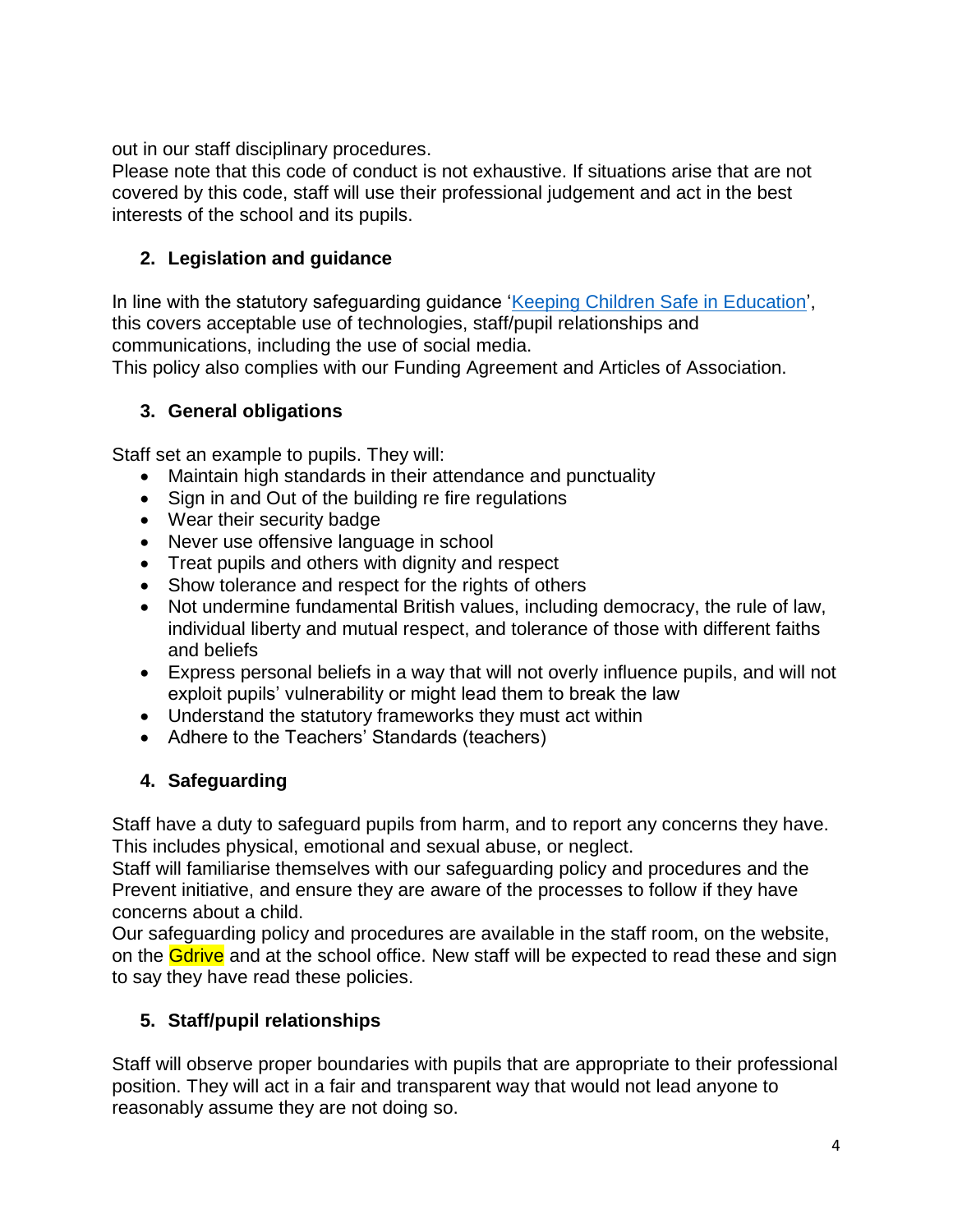If staff members and pupils must spend time on a one-to-one basis, staff will ensure that:

- This takes place in a public place that others can access
- A colleague knows this is taking place

Staff should not contact pupils outside of school.

Personal contact details should not be exchanged between staff, pupils and parents. This includes social media profiles.

While we are aware many pupils and their parents may wish to give gifts to staff, for example, at the end of the school year, 'gifts', with a large monetary value, from staff to individual pupils are not acceptable. A staff member should tell a member of SLT if this occurs.

If a staff member is concerned at any point that an interaction between themselves and a pupil may be misinterpreted, this should be reported to the Head of School/Executive Head Teacher or Deputy Head Teacher.

#### **6. Communication and social media**

School staff's social media profiles should not be available to pupils. If they have a personal profile, on social media sites, they should ensure all settings are private. Staff should not attempt to befriend/contact pupils or their parents via social media, or any other means outside school, in order to develop any sort of relationship.

Staff will ensure that they do not post any images online that identify children who are pupils at the school without their consent.

Staff should be aware of the school's E-safety policy, GDPR and photographic consent policy.

#### **7. Acceptable use of technology**

Staff will not use school technology to view material that is illegal, inappropriate or likely to be deemed offensive. This includes, but is not limited to, sending obscene emails, gambling and viewing pornography or other inappropriate content.

Staff will not use personal mobile phones and laptops, or school equipment for personal use, during teaching time or in front of pupils.

We have the right to monitor emails and internet use on the school IT system.

#### **8. Confidentiality**

In the course of their role, members of staff are often privy to sensitive and confidential information about the school, staff, pupils and their parents.

This information will never be:

- Disclosed to anyone without the relevant authority
- Used to humiliate, embarrass or blackmail others
- Used for a purpose other than what it was collected and intended for

This does not overrule staff's duty to report child protection concerns to the appropriate